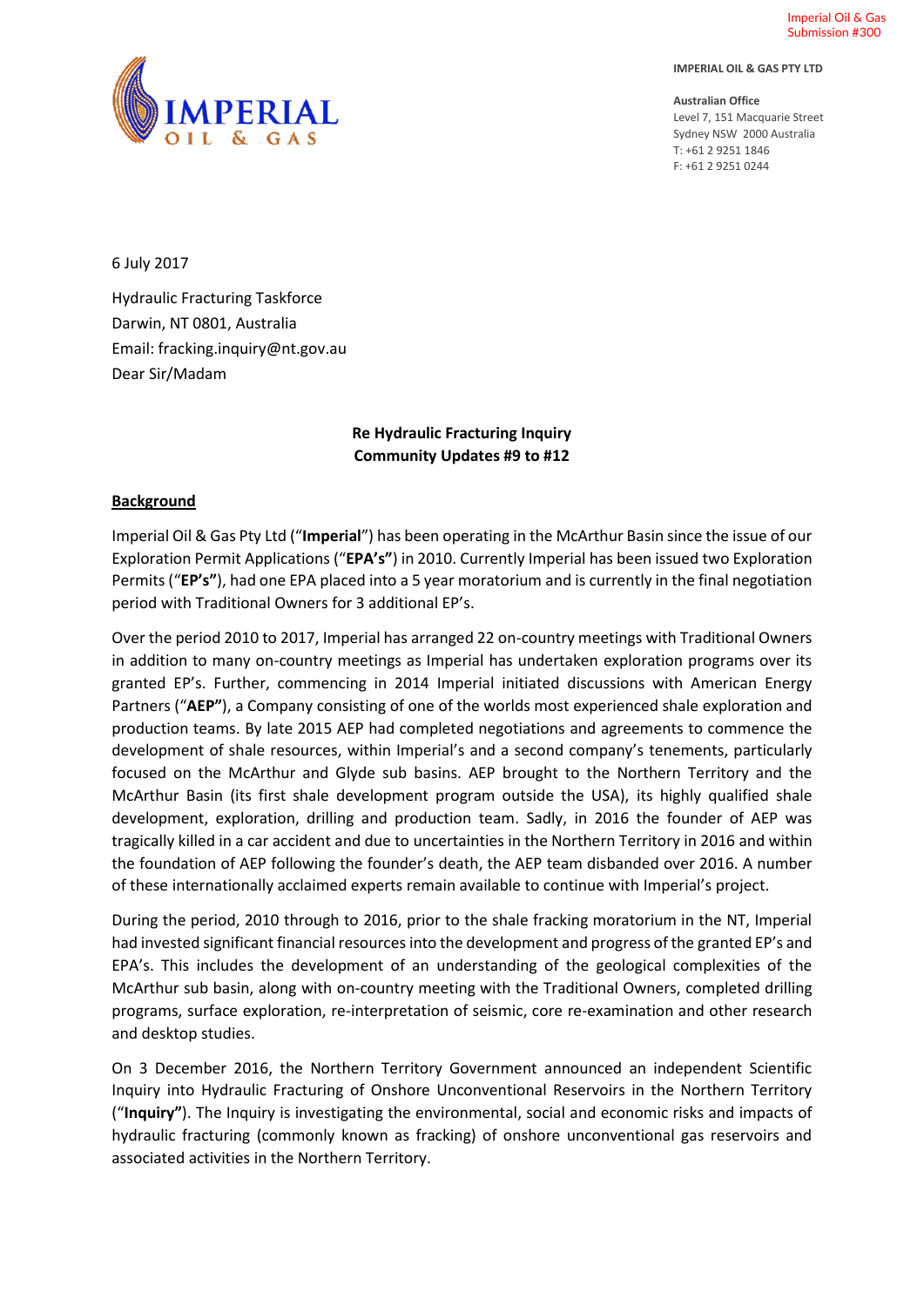As discussed below, Imperial is seeking clarification on the direction that the Hydraulic Fracturing Taskforce ("**Taskforce")** is taking as the Inquiry appears to be diverging from its original intent.

### **Comments made by the Fracking Inquiry**

I wish to refer specifically to The Community Updates, #9 through to #12 issued by the Scientific Inquiry into Hydraulic Fracturing in the Northern Territory.

### Update #9

*"The economic assessment will include the potential beneficial impacts on the Northern Territory economy, under the following three scenarios:*

• *…Scenario 3, which involves the development of unconventional shale gas reserves in the Beetaloo sub-basin only.*

*The economic assessment will also look at the economic risks associated with the three scenarios, describing the actual and possible adverse impacts on and risks to the Northern Territory economy under the regulatory regime."*

#### Update #10

*"The successful tenderer must identify the people and groups of people that are likely to be impacted by the development of unconventional gas resources in and around the Beetaloo Sub-basin, and make an assessment of the potential impacts and recommend strategies that could be applied to either mitigate negative social impacts or maximise social benefits", Justice Pepper said."*

#### Update #11

*"…ACIL Allen must consider the following scenarios in making the assessment:*

• *…Scenario 3, which involves the development of unconventional shale gas reservoirs in the Beetaloo sub-basin only."*

# Update #12

*"…Justice Pepper said the social impact assessment to be undertaken by Coffey will be multifaceted and will enable the Inquiry Panel to address the full terms of reference for the Inquiry, which includes a requirement to assess the risks and benefits of the unconventional shale gas industry on social and cultural conditions in the Northern Territory…*

*"Second, Coffey will identify the people or groups of people that are most likely to be impacted by potential development of onshore unconventional shale gas resources in and around the Beetaloo Sub-basin, and make an assessment of the potential impacts and recommend strategies that could be applied to either mitigate negative social impacts or maximise social benefit."*

# **The direction of the Inquiry**

It is clear from the comments highlighted above in Community Notes #9 to #12 that the Taskforce has decided to separate the Beetaloo sub-basin from other shale basins in the Northern Territory which have the potential to be equally, or of superior, petroleum potential.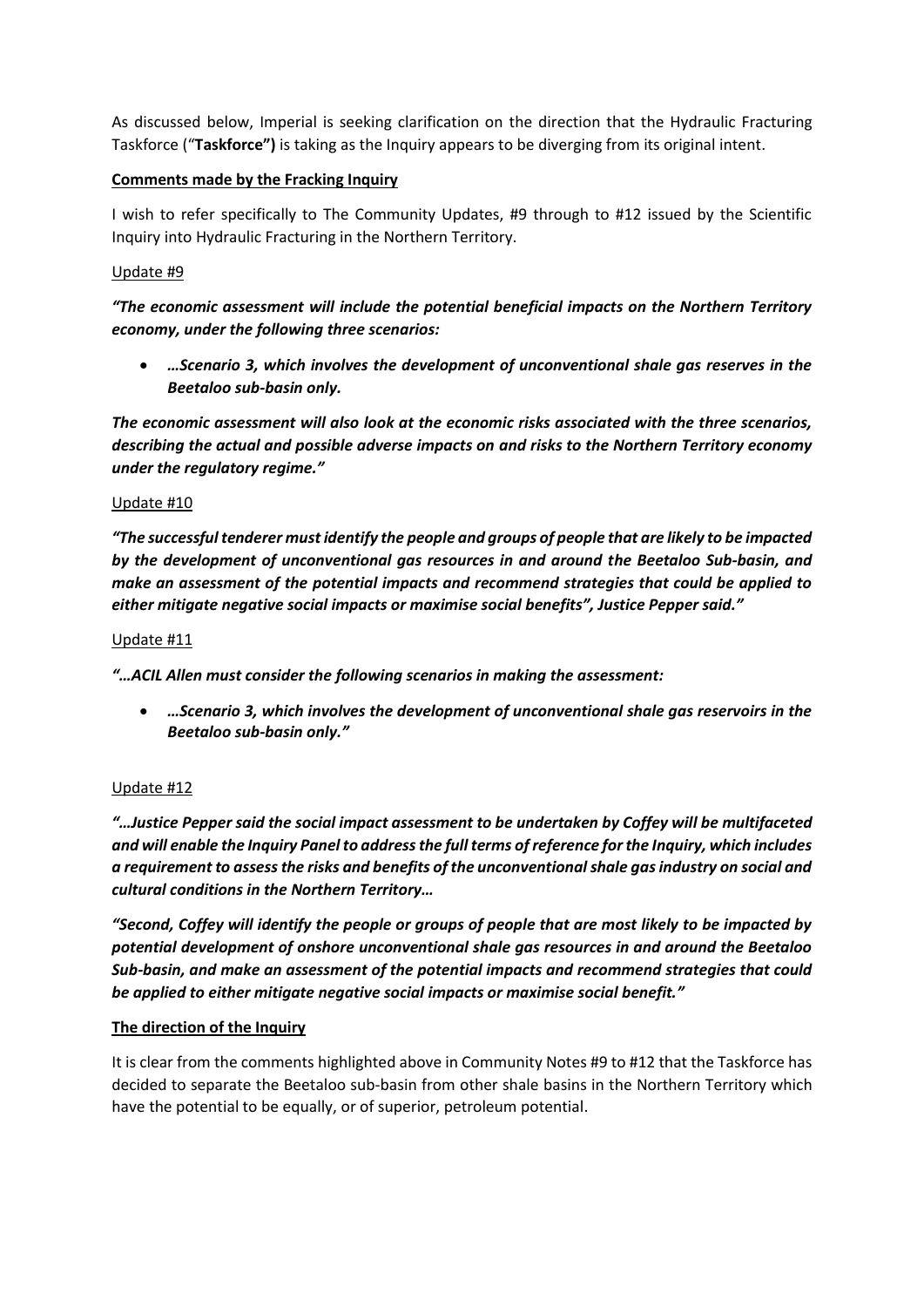To have the Taskforce make decisions of this nature would seem to be contrary to the specific designed purpose of the Inquiry as outlined by the Northern Territory Government and as set out above.

To assist in clarification of the issues addressed by this letter, for convenient reference the following map demonstrates the position of each of the sub basins within the Greater McArthur Basin…

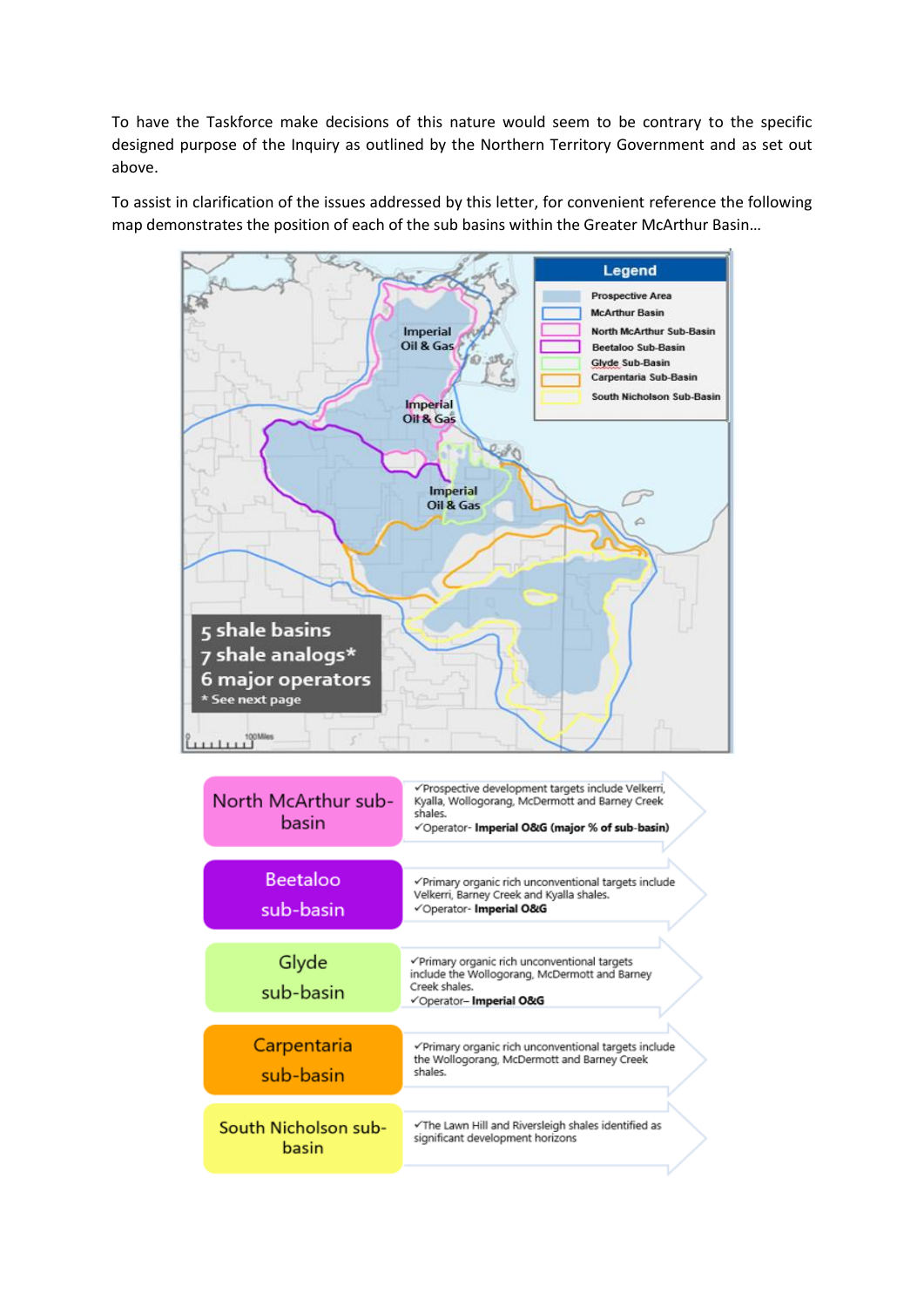…and for a simple clarification of the shale types within the Greater McArthur Basin, the following mineralogical analysis reveals two distinct shale classics, clearly identified by US shale analogs. This simple graph signifies the importance of taking a much broader view on the potential of the shale bearing sub basins within the Greater McArthur Basin. The most productive gas wells drilled in the USA have been in the 'Utica' type shales (high carbonate structures). Further, horizontal wells in the Utica formation in the USA are being drilled with up to 5 km horizontals. If this can be duplicated in the Northern Territory this significantly reduces surface disturbance.



Source: AEP

The Imperial Board of Directors, after spending millions of dollars in progressing the development of petroleum tenements in the Northern Territory is seeking clarification on the following:

- On what expertise and data has the Taskforce relied to suggest that the Beetaloo sub-basin has greater petroleum potential than other shale basins/sub basins in the Northern Territory?
- As I am sure the Taskforce is aware the major target within any shale basin, if present, is the depositional basin centre that has been remote from ocean/river-borne sediment input. The Beetaloo sub- basin is characterised by the latter. In terms of potential hydrocarbon resources, the McArthur Basin Trough (comprising the McArthur and Glyde sub basins) is among the most important and extensive targets in the Northern Territory. On geological factors alone, could you please inform the public on what basis has the Taskforce placed the superiority of the Beetaloo sub basin over other Northern Territory shale basins, especially the McArthur Basin Trough?
- Extensive work by one of the USA's most experienced shale teams demonstrated the superior petroleum producing characteristics of the Barney Creek, with further studies to be carried out into the petroleum capacities of the newly discovered Wollogorang and McDemott Shales, also now considered major targets throughout the McArthur and Glyde sub basins. On what basis were these shale formations and geological settings compared to other shales such as the Velkerri and Kyalla shales in the Beetaloo sub basin?
- Please provide comment on what influences the commercial operators in the Beetaloo subbasin have placed on the Taskforce to separate the Beetaloo sub basin from all other shale basins in the Northern Territory? This is important for several reasons: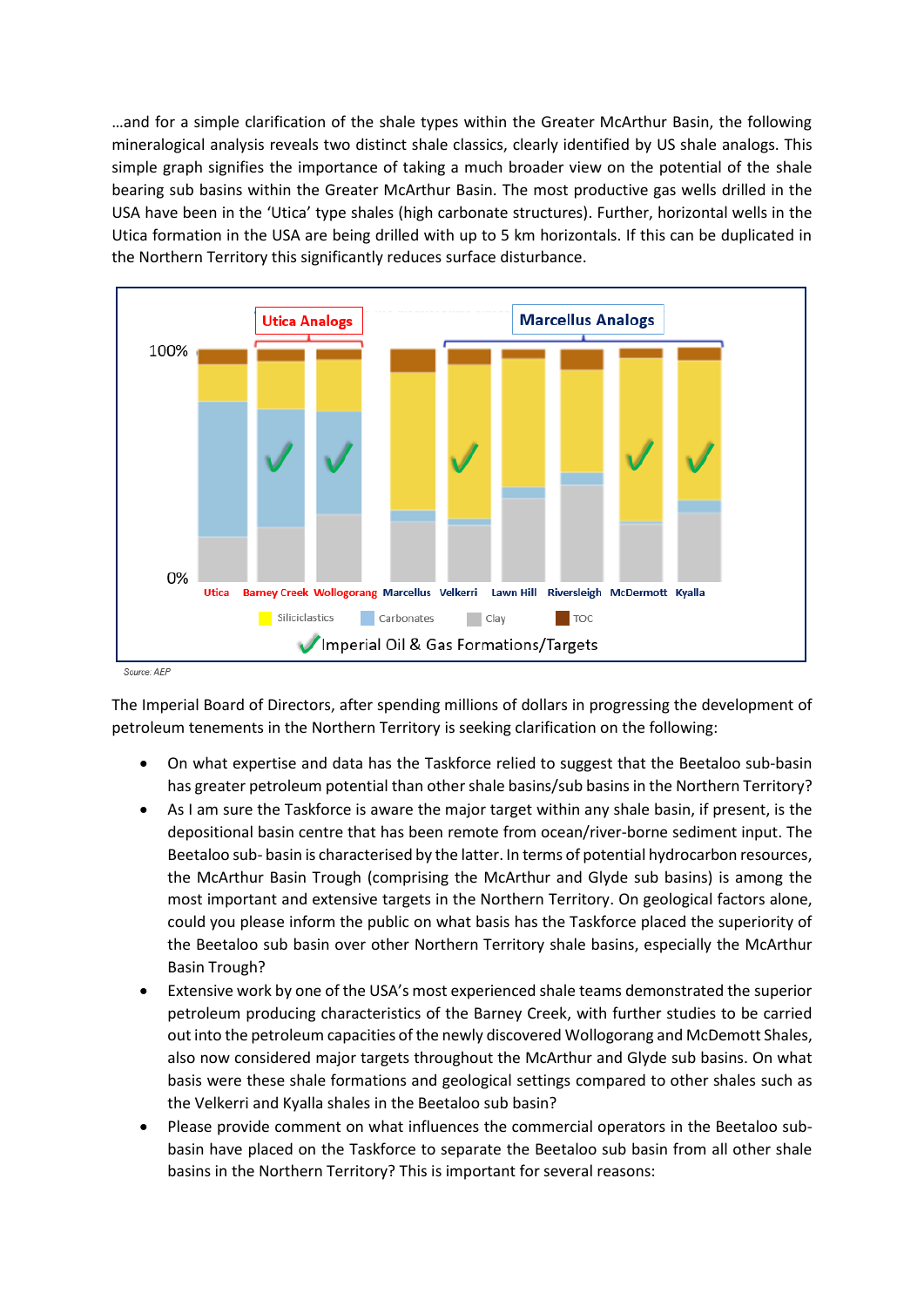- $\circ$  It would appear that the Taskforce has made a geological and commercial decision on the economic viability of the Beetaloo sub basin. As noted above, we find this disturbing considering the millions of dollars that have been spent on researching the McArthur Basin Trough, being the depositional centre (or basin) of the entire Greater McArthur Basin.
- o It is difficult to comprehend how the Taskforce, with relatively limited experience in shale resource evaluation has promoted the Beetaloo sub basin ahead of other equally prospective regions; and
- o The Northern Territory Government, through the Taskforce appears to have committed, or is committing substantial financial resources to an economic assessment of just one region (the Beetaloo sub basin) upon which to characterise the potential beneficial impacts on the entire Northern Territory economy and associated groups of people involved. Clearly this study will identify the potential impacts, and recommend strategies, but will regionalise matters that may mitigate negative social impacts or maximise social benefits of such people only within Beetaloo sub basin which will not apply to others. Further these studies provide a very significant financial benefit to petroleum operators in the Beetaloo sub basin, while ensuring operators in all other shale basins will be required to undertake such studies, if required, by utilising their own resources.
- The above allocation of resources clearly appears to prematurely prioritise the Beetaloo subbasin as the desired development region at the expense of equally prospective adjacent regions. In summary, this program now seems very inequitable, due to:
	- $\circ$  The premature selection of the Beetaloo sub basin as the most prospective shale basin in the Northern Territory. On what basis hasthe Taskforce made such a prioritisation?
	- o Will the Taskforce arrange the allocation of funds to other shale basin and or subbasin operators to undertake the social and economic impact studies required in those regions (other than the Beetaloo sub basin) whose petroleum potential is continuing to be demonstrated?

It seems unusual that the Taskforce has taken an apparently commercial role, by 'choosing a winner', namely the Beetaloo sub basin, as opposed to undertaking what was purported to be an independent inquiry.

To re-iterate, we strongly believe, along with the world renown experts we have worked with from AEP, studies of other shale basins in the Northern Territory have equal or greater prospectivity than the Beetaloo sub basin. Premature focus on just one region (the Beetaloo sub basin) may ultimately slow development, production and petroleum revenues from those basins that become proven as hosting substantially greater commercially viable petroleum resources and potentially deprive other groups of people significant benefits which it appears the Taskforce is indicating that they should potentially forgo.

I look forward to your clarification of these points noted above.

Yours sincerely

Bruce McLeod Chairman